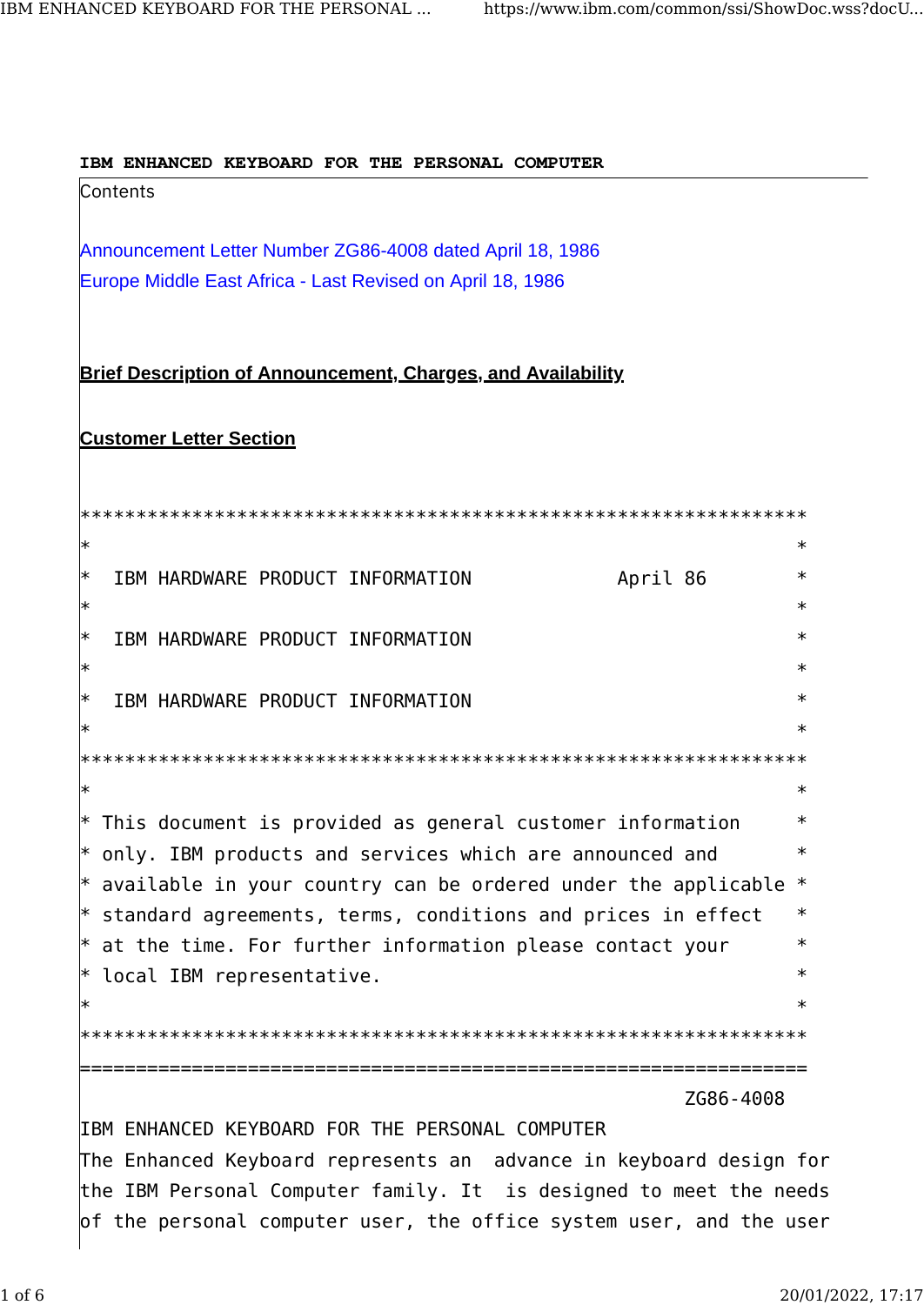that communicates and interacts with larger computer systems. This keyboard is designed to conform to ISO standards. The Enhanced Keyboard is provided in a 101 key version for the U.S. user and 102 key versions for the European users. Both versions are recappable, as detailed in Highlights, so the key tops may be changed for applications requiring special keys. It is designed to be used with the PC Personal Computer AT Expanded and with the Personal Computer XT 'S' models and is not supported on othe IBM System Units. IBM provides no guarantee that it will work in conjunction with other system units. The keyboard is attached to the system unit with a nine foot pluggable coiled cable, permitting the computers adaptation to a variety of workspace configurations. The Keyboard height can be adjusted to two different positions for typing comfort. With an adjustable typing angle it offers commonly used data and word processing functions, along with separate numeric functions and

cursor keypads.

The keyboard layout can be divided into four (4) sections:

- 1. Typing Section
- 2. Numeric Pad
- 3. Cursor/Screen Controls
- 4. Function Keys

The 101 key U.S. keyboard and the 102 key European keyboards differ only in the typing section of the keyboard. The U.S. keyboard is arranged similar to the Selectric (TM) keyboard layout but with 47 graphic character keys. The tab, capslock, shift, enter, and backspace keys have a larger striking area and are located in their familiar Selectric (TM) locations. One control (Ctrl) and one alternate (Alt) key is placed on each side of the space bar. The typing section and the numeric pad have home row identifiers for the touch typist.

The typing section for the European keyboard has a layout which meets the International Standards Organization (ISO) standard. It has 48 graphic character keys and a vertical enter key. An alternate graphic (AltGr) key on the right side of the space bar provides additional graphic characters.

The cursor and screen control keys have been separated from the numeric pad and therefore the numeric pad can be dedicated to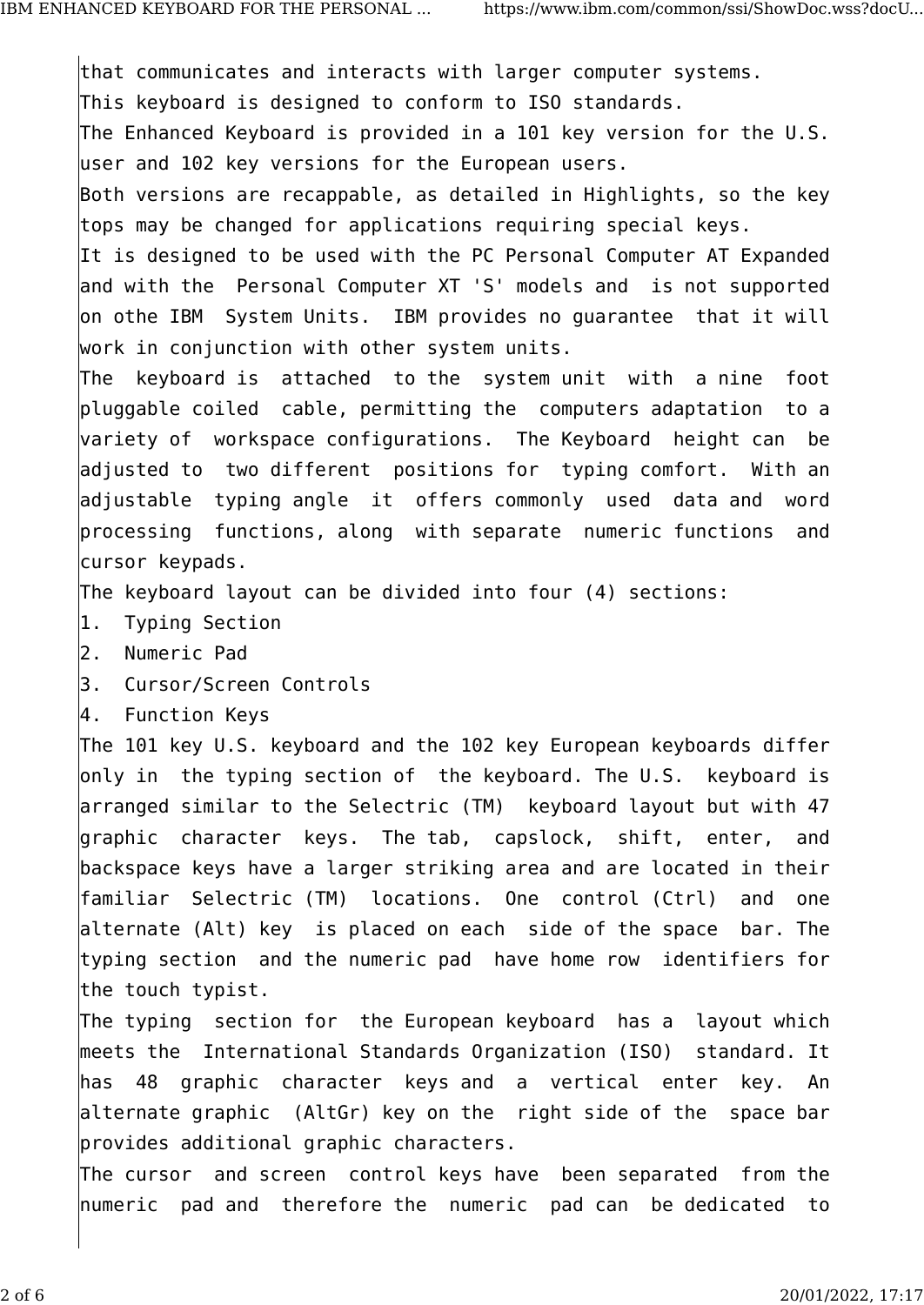numeric input. A division sign key has been added to the numeric pad so that the four arithmetic operators as well as an additional enter key may be easily accessed. Like the current Personal Computer keyboards, the numeric pad may also be used for cursor and screen control when not in numlock mode. The cursor control keys are arranged in the inverted T arrangement. Insert, delete, home, end, page up and page down keys are separated from the numeric pad and located above the dedicated cursor control keys. The function keys are located across the top of the keyboard spaced in groups of four. The escape key (ESC) is isolated at the upper left of the keyboard. Two additional function keys are provided (F11 and F12) for a total of twelve. Dedicated Print Screen/SysRq, Scroll Lock, and Pause/Break keys are provided for commonly used functions. Indicator lights, located at the upper right corner of the Keyboard (not in the keyboard for the Personal Computer XT 'S' models), indicate the status of the Num lock, Caps lock and Scroll lock keys. A microprocessor in the keyboard handles the system unit interface protocol, scan code generation and command processing. HIGHLIGHTS o 101 Key U.S.and Israel Version ; 102 Key WTC Versions  $|$ o Recappable keytop capability (93 unit size keys, plus four one and a half sized keys : Alt, AltGr, Ctrl's) o Selectric (TM) Typing Section for U.S. Version o ISO Typing Section for European Version o Dedicated Numeric Pad o Dedicated Cursor and Screen Controls lo Twelve Function Kevs o Status lights for Num Lock, Caps Lock and Scroll Lock (Not in the Enhanced Keyboard for the XT 'S' models) o Nine Foot Cable o Language Support: US English, UK English, French, German, Italian, Spanish, Danish, Norwegian, Portuguese, Swedish/Finnish, Swiss, Belgian, and Hebrew. TECHNICAL DATA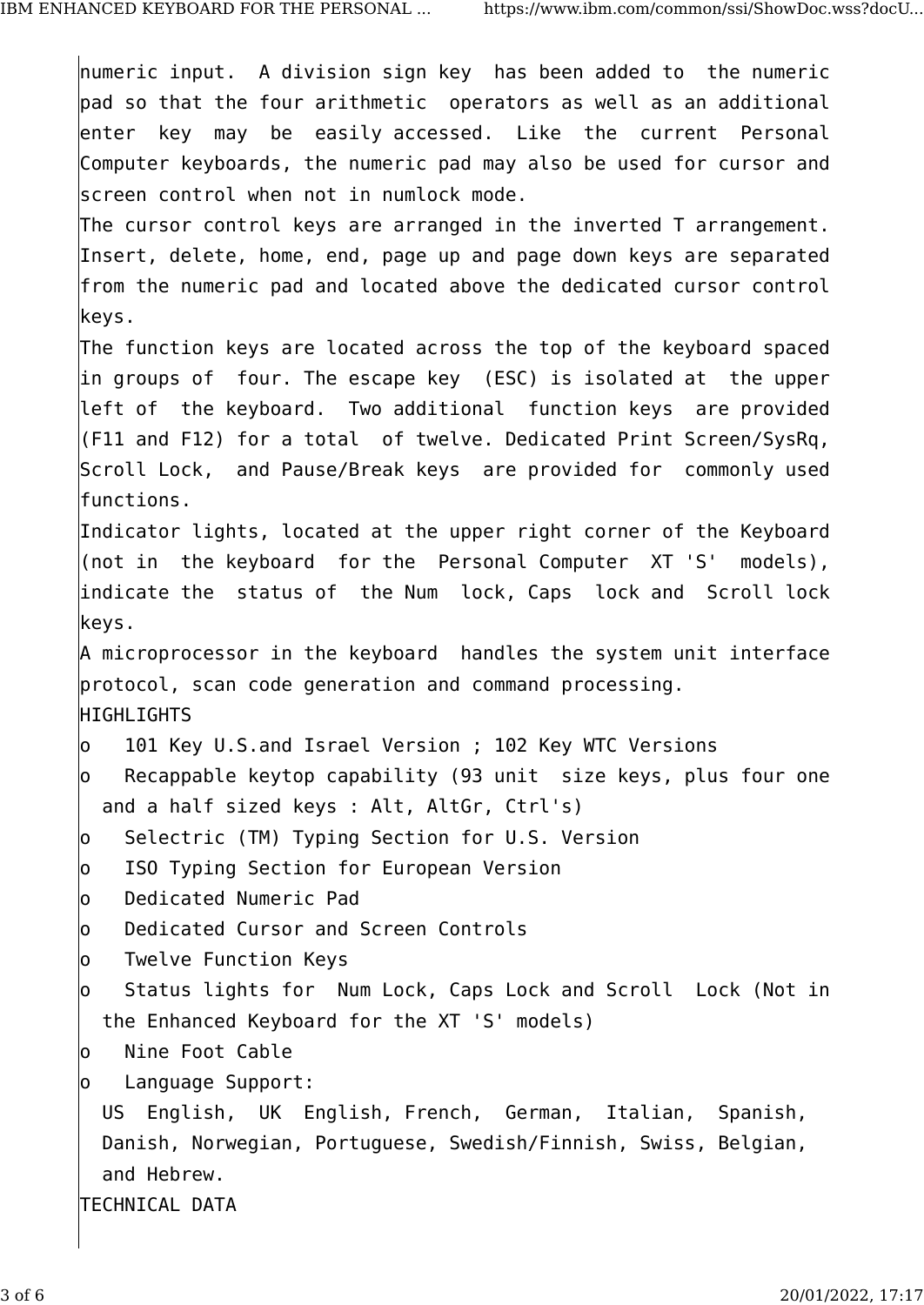o 101 Keys for US o 102 Keys for Europe o Serial Interface o Status Lights for Caps Lock, Num Lock and Scroll Lock (Not in the Keyboard for the XT 'S' models) o Dimensions - Length - 492 mm (19.37') - Length - 492 mm (19.37') - Depth - 210 mm (8.27') - Depth - 210 mm (8.27') - Height - 58 mm (2.28') Legs Extended, 50.2 mm Retracted. - Height - 58 mm (2.28') Legs Extended, 50.2 mm Retracted. o Weight: 2.25 Kg (5 pounds). The keyboard layout IDs and the related supported codepages are represented in Table 1. TABLE 1 KEYBOARDS IDS AND CODEPAGES +-------------+------------+------------+ | COUNTRIES | KEYBOARD | CODEPAGE | | | ID | | +-------------+------------+------------+ | U.K. | 116 | 437 +-------------+------------+------------+ | Germany | 129 | 437 | +-------------+------------+------------+ | France | 189 | 437 | +-------------+------------+------------+ | Italy | 141 | 437 | +-------------+------------+------------+ | Spain | 172 | 437 | +-------------+------------+------------+ | Denmark | 159 | 437 Nordic +-------------+------------+------------+ | Norway | 155 | 437 Nordic | +-------------+------------+------------+ | Sweden / | 153 | 437 | | Finland | | | +-------------+------------+------------+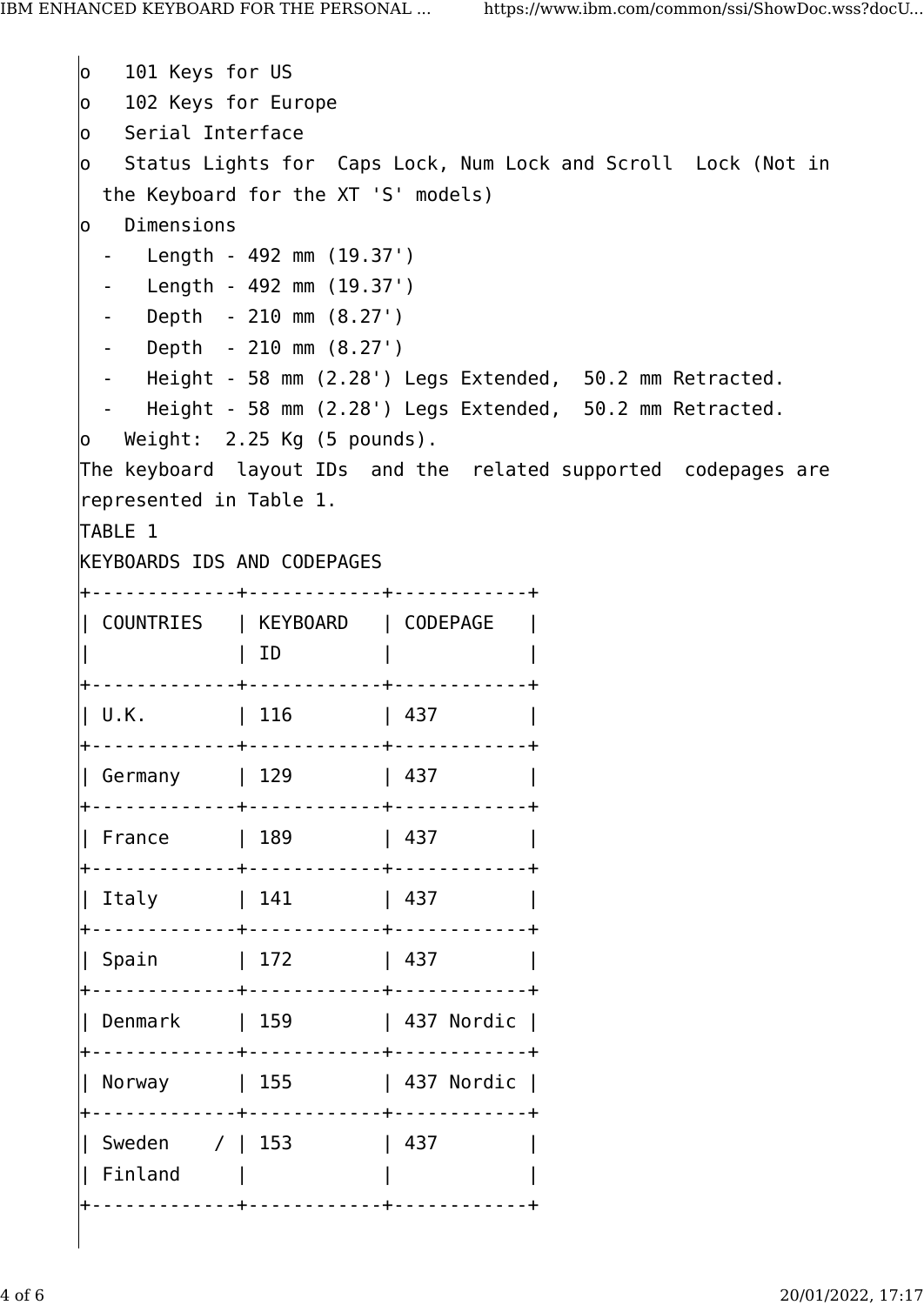| Switzerland   150F/G<br>$\mathbf{L}$ |      | 437                                                        |
|--------------------------------------|------|------------------------------------------------------------|
| Portugal                             | 163  | 437<br>Portuguese<br>---+-----------+                      |
| Belgium<br>+-------------+----       | 120  | 437<br>------+------                                       |
| Israel<br>+-------------+------      | 212  | 437 Hebrew<br><u> - - - - + - - - - - - - - - - - - + </u> |
| U.S.                                 | 103P | 437                                                        |

PREREQUISITES.

The keyboard is not included with the system unit and has to be ordered.

Keyboard software support for other than US English is required and is provided via:

o Updating DOS Package for France, Germany, Italy, Spain and U.K. o National Language Supplement for the other countries.

## SPECIAL CHARACTERS

Most micro computers have different internal code structures from those used in mainframe computers. The IBM Personal Computer uses an internal ASCII based code structure as opposed to an EBCDIC internal code which is used in IBM host computers.

To improve the capability of the IBM Personal Computer to communicate with interconnected IBM systems, including mainframes, IBM has now restructured the user interface to accomodate these differences. This has resulted in an inconsistency in representation of the unbroken vertical bar special character. On certain country keyboards when the key showing an unbroken vertical bar is depressed a broken vertical bar is displayed. (Note, however, that where appropriate communications software is in use the unbroken vertical bar is correctly transmitted.)

Users with keyboards exhibiting this inconsistency who wish, for cosmetic reasons, to change the keytop engraved with an unbroken vertical bar to one with an engraving of a broken vertical bar may obtain a replacement keycap at no charge from the party providing this keyboard (the IBM Authorized Dealer or the IBM Branch Office). Details about ordering them are contained in a separate announcment